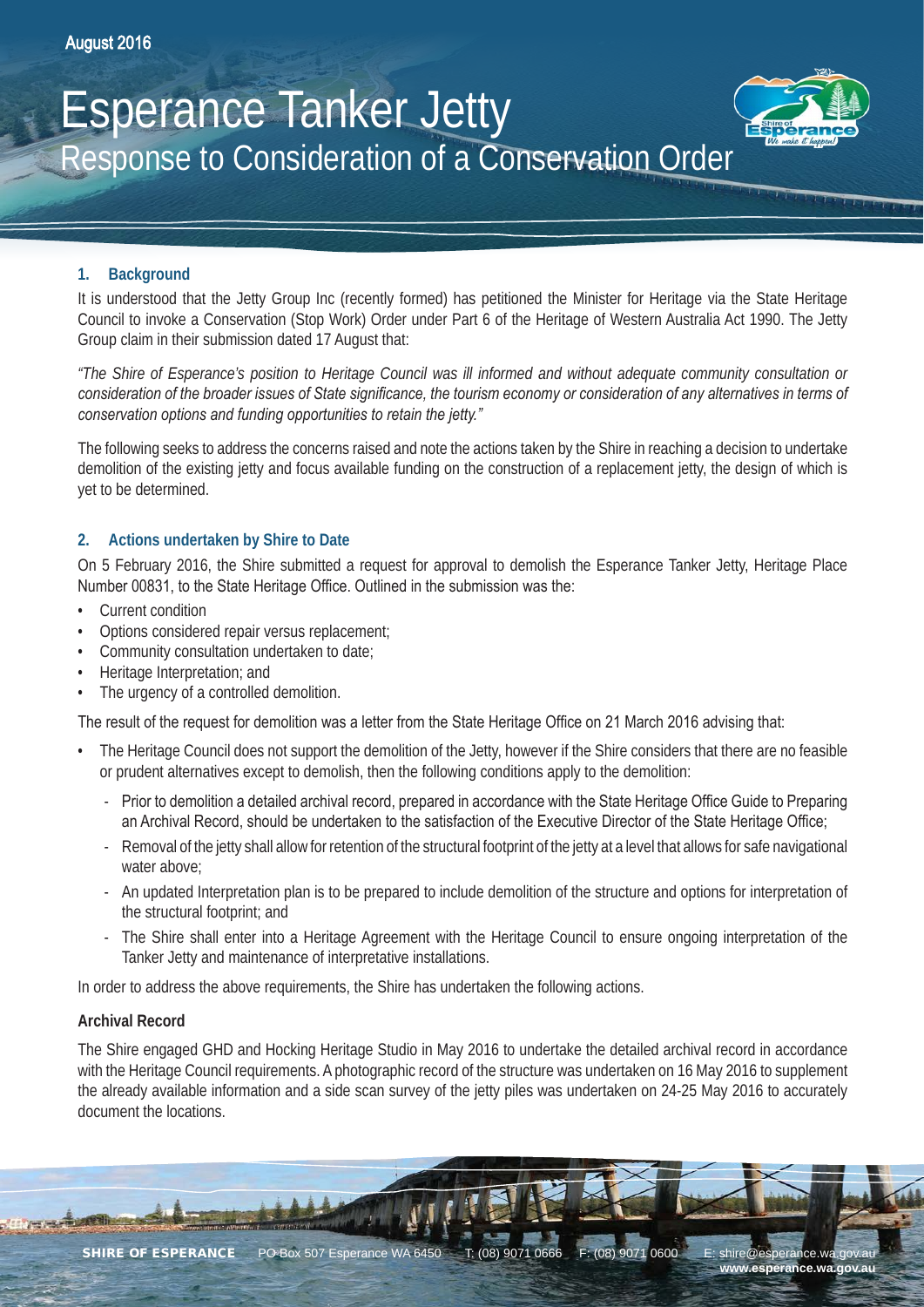The finalised archival record was accepted by the Heritage Council on 11 August 2016, refer State Heritage Office letter P00831/41923 from Janine Symons.

#### **Interpretation Plan**

In the original request for demolition from the Shire, reference was made to the 2013 Griffith Architects Interpretation Plan. This plan largely outlined the interpretation strategy for the foreshore upgrade works which were undertaken in 2015. To address the requirement to upgrade the interpretation plan, the Shire engaged GHD in conjunction with Hocking Heritage Studio and Creative Spaces, who was involved in the implementation of the foreshore works.

The updated interpretation plan considered the opportunity to build on what had been done on the foreshore, rather than replicate already utilised interpretation measures. It was felt that the story of the history of the tanker jetty was well told already, so the plan focussed on documenting the emotional, social and recreational connection that the community has with the jetty into any future structure. Key strategies defined in the plan are:

- Interpretative Node at the head of the new jetty which documents the demolition and new construction process and forms an introduction to the history of the jetty;
- Incorporation of ground based interpretation elements into the surface of the new jetty such as quotes from archival material, key facts relating to construction, quotes from the community regarding experiences and markers showing the footprint of the old jetty in relation to the new;
- Incorporation of salvaged material into light posts (similar to the ones on the foreshore) and furniture on the jetty (seats and benches); and
- Opportunities for public art installations which complement the themes of the region and jetty, as well as the artwork already installed on the foreshore.

The finalised Interpretation Plan was accepted by the Heritage Council on 9 September 2016, refer State Heritage Office letter P00831/42018 from Harriet Wyatt.

#### **Retention of Structural Footprint**

In order to address the request to retain the structural footprint of the jetty, the Shire discussed this option with the Southern Port Authority and Department of Transport, due to the potential impact on navigable waters. It was agreed that piles would be cutoff as per Figure 1, which allows for retention of the archaeological values of the jetty as the piles will remain in ground as well as providing opportunity for incorporation into the interpretation strategies as a dive trail or similar. These proposed cutoff levels have been included in the scope of work for



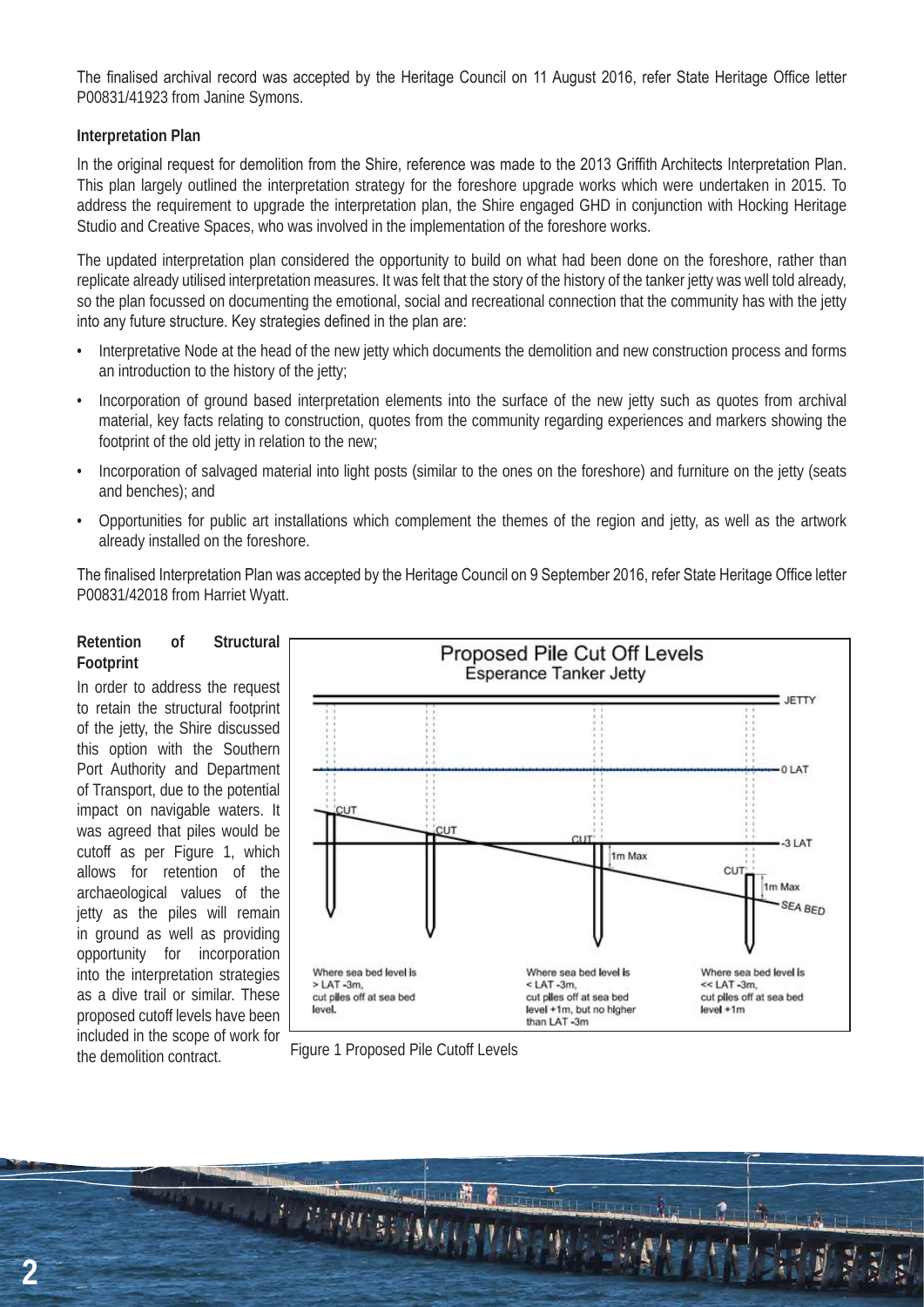### **Heritage Agreement**

The Shire is committed to entering into a Heritage Agreement with the Heritage Council for the ongoing interpretation of the Tanker Jetty and any subsequent maintenance of these interpretations. The interpretation of the Tanker Jetty has been identified in the original and updated Interpretation Plans and encompassed in the Waterfront Development and will be embraced in a replacement jetty.

### **Community Consultation**

In addition to the above actions, the Shire also undertook additional community consultation via an online survey open between 19 February 2016 – 21 March 2016 to gauge the community's thoughts on:

• Whether they would like a structure to replace the Tanker Jetty?

Of the 1770 respondents, 91.19% said, yes, they would like a new structure to replace the old jetty, however note that in the comments provided. 46 respondents said they wanted the existing jetty retained and therefore did not provide an opinion on a replacement structure.

• Whether a replacement structure should be built at the headland (existing site);

Of the 1770 respondents, 71% wanted a replacement structure built at the headland, with definite bias towards this option from owner/occupiers in Esperance. The primary comments relating to this was to retain the headland as a social hub and focal point for tourism, based on the foreshore upgrade work already undertaken.

*• The preferred uses for the jetty – fishing, walking, showing visitors to Esperance, offering a visual aspect of the bay, diving, photography and/or swimming;*

The highest three responses were fishing, walking and showing visitors to Esperance.

- What features should be included in a replacement jetty structure fish cleaning bench, seating, low level platform, shade shelters, T-junction at the end of the jetty and/or diving platform; The top two response were fish cleaning benches and seating, with low level platform also being a popular choice.
- *• What predominant design feature people would like to see;*

The trend is this response, supported by comments, is that people would prefer a traditional jetty, designed to look similar to the current jetty. There was some support for an iconic, unique design (35%).

• How the community would like to see the heritage value recognised;

The responses should preference towards reuse of materials in a new structure as well as leaving the piles in place for a dive trail. A number of respondents stated that they were happy with the heritage recognition that is already in place at the headland and foreshore.

*• The community's preference for a course of action for the new jetty if external funding is not available (above the \$2 million already committed);* and

No one option was clearly preferred.

*• Whether rate payers would be prepared to increase their rates by a given percentage to assist in funding a replacement.* A number of respondents (ratepayers only) were willing to pay a 2% increase to support a new structure being built.



**3**